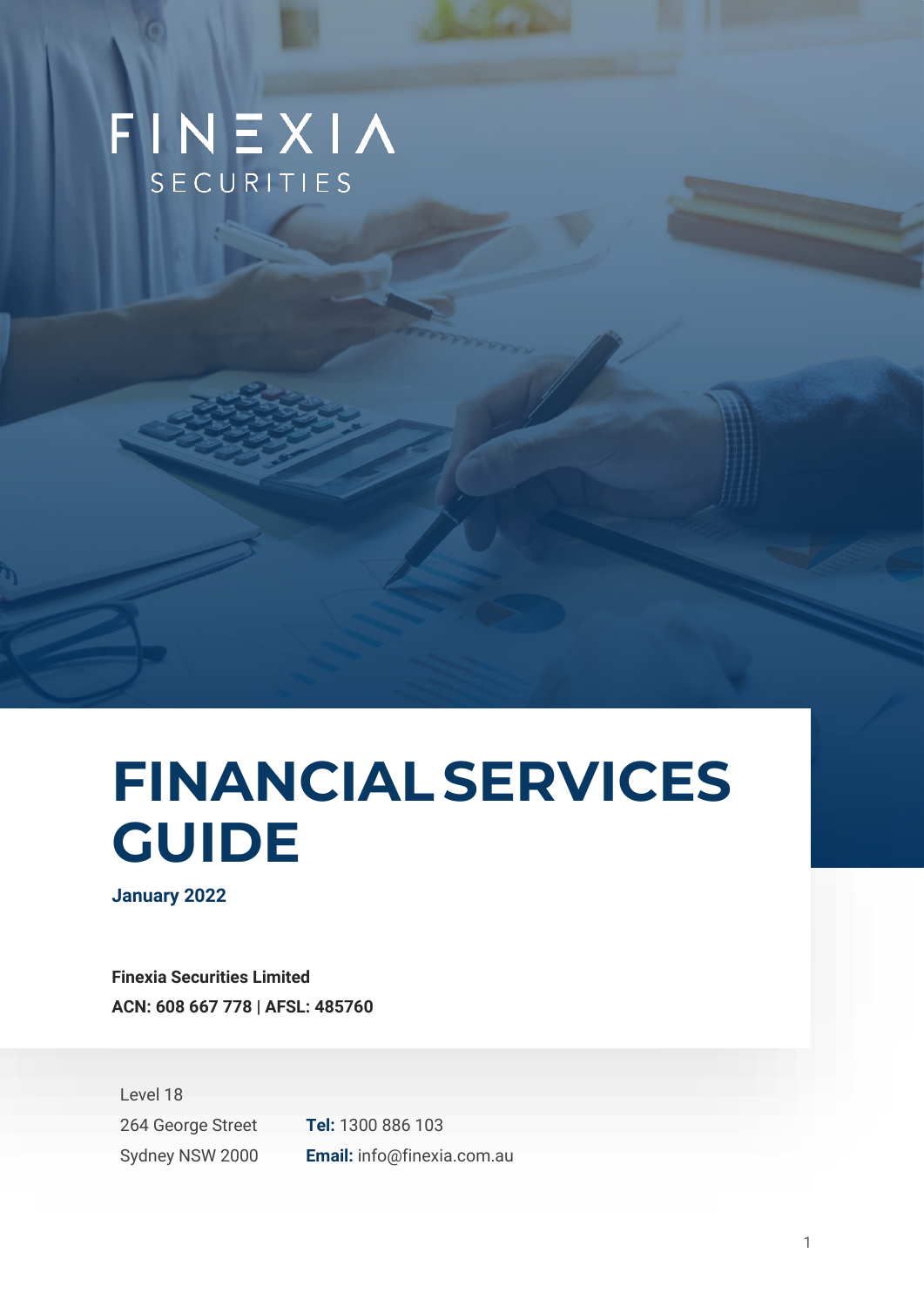## **1. ABOUT THIS FINANCIAL SERVICES GUIDE**

This Financial Services Guide ("**FSG**") is designed to assist you in deciding whether to use any of the financial services offered by Finexia Securities Limited (ACN 608 667 778) ("**we, our, us or Finexia Securities**").

This FSG is designed to provide you with general information about Finexia Securities' products and services and includes the following:

- 
- $\blacktriangleright$  The financial services we are authorised to provide to you;
- ▶ The cost of our services and how we are remunerated;
- ▶ Who we are and how you can contact us; ▶ The disclosure documents and statements you will receive;
	- $\blacktriangleright$  How we deal with your personal information; and
	- ▶ Our internal and external dispute resolution processes.

This FSG was prepared on 31 January 2022 and replaces all previous versions.

Please contact us directly if you would like further information on this FSG or on any of our products or services.

## **1. HOW TO CONTACT US**

You can contact and find out more about us in the following ways:

| By mail:          | PO Box 8227<br>Gold Coast MC QLD 9726 |
|-------------------|---------------------------------------|
| <b>Telephone:</b> | 1300 886 103                          |
| Email:            | info@finexia.com.au                   |
| <b>Website:</b>   | www.finexia.com.au                    |

## **2. ABOUT US AND THE FINANCIAL SERVICES WE OFFER**

We hold Australian Financial Services Licence ("**AFSL**") number 485760 issued by the Australian Securities and Investments Commission ("**ASIC**") and are authorised to provide advisory and dealing services in relation to the following financial products to retail and wholesale clients:

- Deposit and payment products limited to:
	- $\blacktriangleright$  Basic deposit products; and
	- **Deposit products other than basic deposit products;**
- **Derivatives**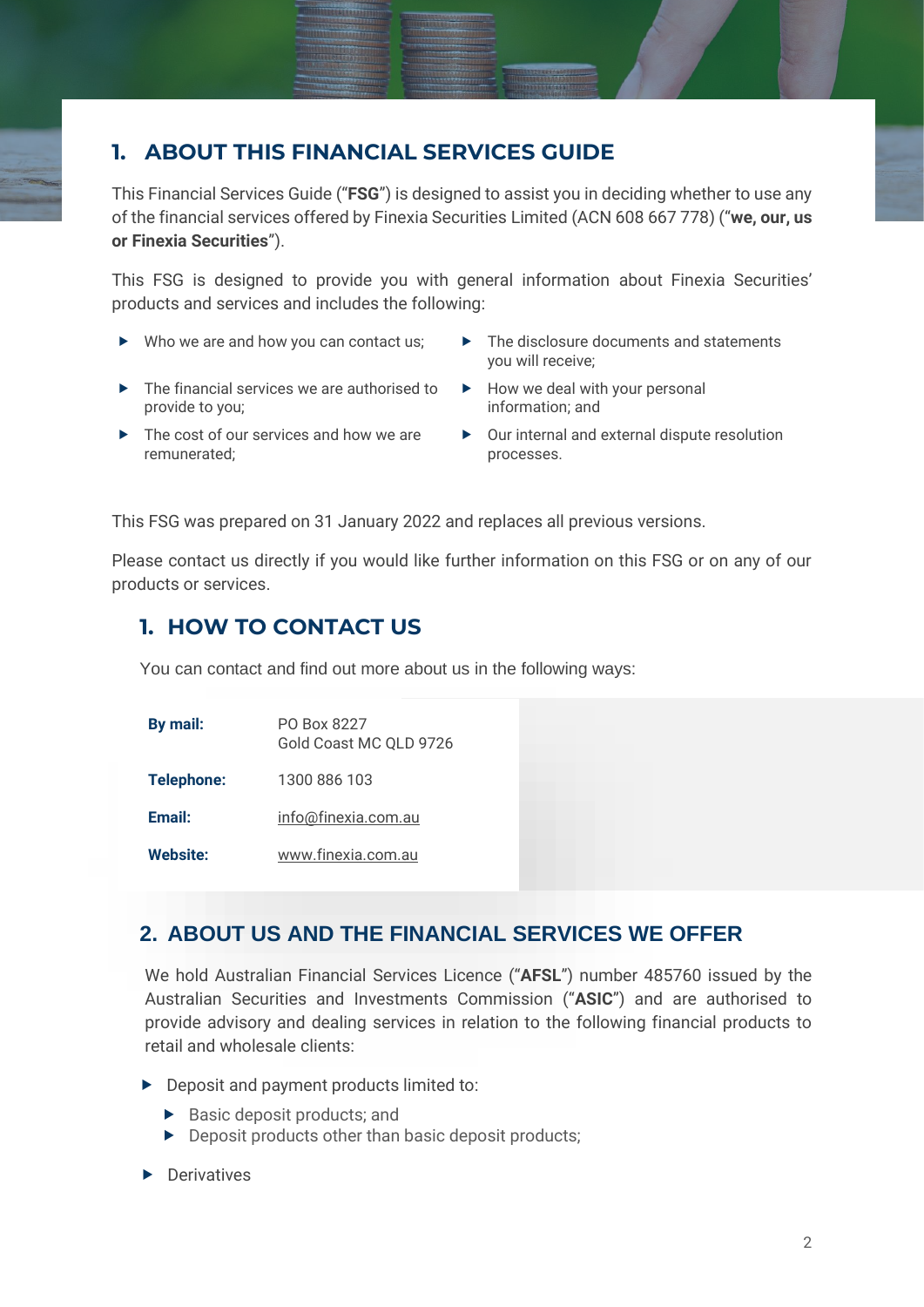

- **Foreign exchange contracts;**
- $\blacktriangleright$  Life products including:
	- ▶ investment life insurance products; and
	- $\blacktriangleright$  life risk insurance products:
- Interests in managed investment schemes including investor directed portfolio services;
- Securities:
- Standard margin lending facilities; and
- $\blacktriangleright$  Superannuation.

We operate the following registered managed investment scheme in our capacity as Responsible Entity:

- XO Capital Fund (ARSN: 645 338 067) ("**the Fund**"), a scheme which holds only the following types of property:
	- **Derivatives**; and
	- $\blacktriangleright$  Financial assets.

Any financial services offered to you will be provided to you by a representative of Finexia Securities. We do not act as a representative of any other AFSL in relation to the financial services we provide to you.

We will only provide you with general advice. This advice does not take into account your specific financial situation, needs or objectives. Under the law regulating the provision of financial products and services, general advice and personal advice have special meanings and may differ from what you commonly understand.

You should determine if any general financial product advice is appropriate for you, and you should seek personal financial product advice from a registered and licensed professional regarding the suitability of our products and services.

Whilst Finexia Securities believes that the general advice provided is accurate and reliable, neither Finexia Securities, nor its directors or employees, assume any responsibility for the accuracy or completeness of the information provided.

3

## **3. USING OUR SERVICES**

If you wish to utilise our services, you may contact us by telephone or email,

or via any other method as may be mutually agreed between us.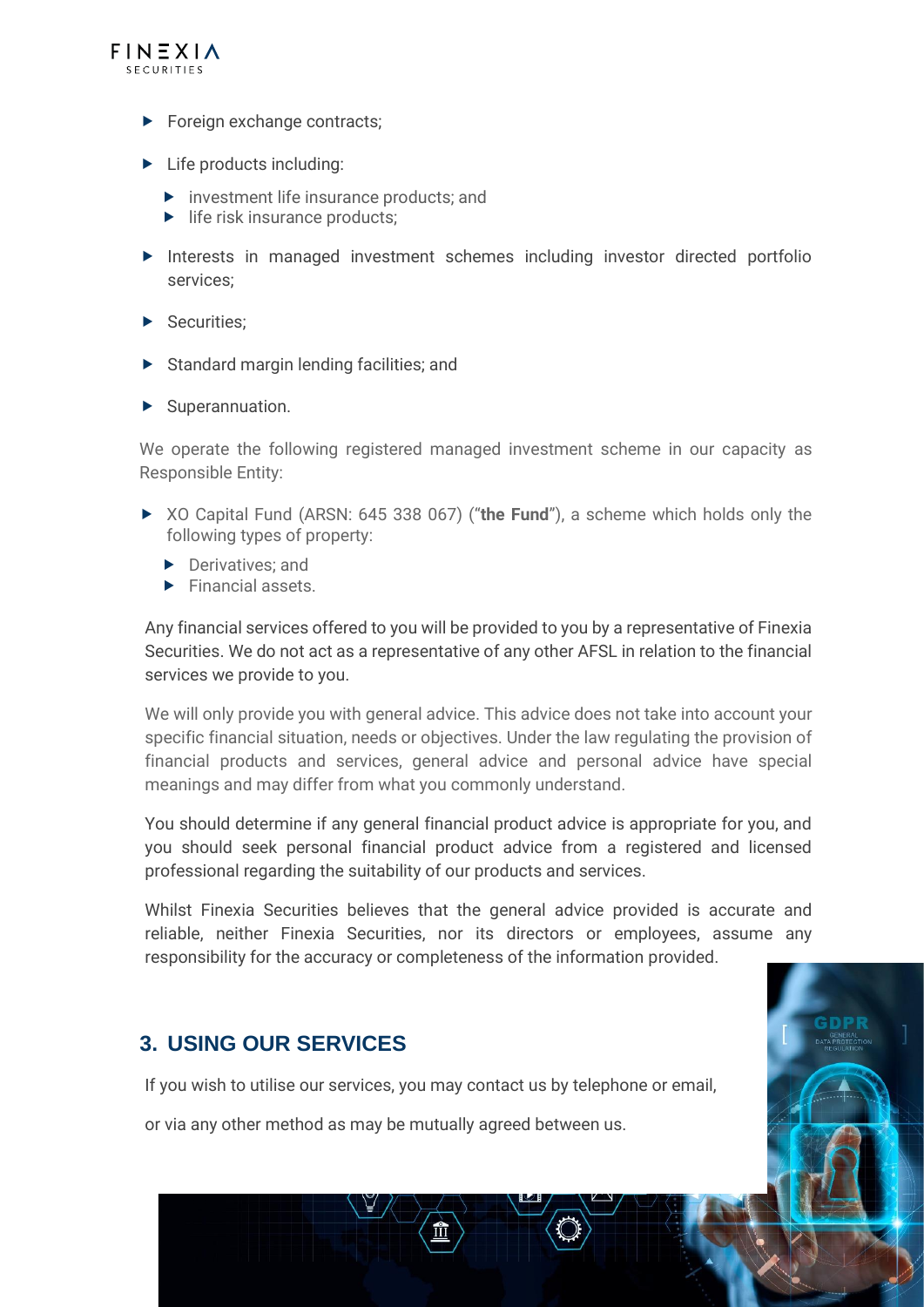## **4. OTHER DOCUMENTS YOU MAY RECEIVE**

If we recommend or refer you a particular financial product, you may also receive a Product Disclosure Statement (**PDS**) prepared by the product provider, which contains information about the particular product, including any relevant terms, significant risks and details of other fees and charges that may apply. This document will be provided to assist you in making an informed decision about that product. You may also receive a copy of the product provider's own FSG.

#### **XO Capital Fund**

Before you invest in the Fund, you must complete the Application Form attached to the PDS for the Fund or via the online application portal provided by Automic Group Pty Ltd via the following link: [https://investor.automic.com.au/#/ipo/fnxxo.](https://investor.automic.com.au/#/ipo/fnxxo) You will receive the PDS before you are issued or offered units in the Fund. The PDS contains information about the Fund including:

- ▶ The structure and investment objective/strategy of the Fund;
- ▶ The terms and conditions of an investment in the Fund;
- $\triangleright$  Significant features, benefits and risks of the Fund;
- ▶ The fees and charges payable on an investment in the Fund;
- **Information about Finexia Securities, as Responsible Entity of the Fund;**
- $\blacktriangleright$  Additional information relating to the operation of the Fund;

and will assist you in making an informed decision about whether to invest in the Fund.

We will also provide other documents as needed. These documents may include educational material, client agreements or other offer documents.

## **5. OUR FEES AND CHARGES**

When Finexia Securities provides financial services to you, certain fees may be charged by Finexia Securities and/or product providers for providing these financial services. Please note that the fees charged are dependent on the nature of the financial services provided to you.

Finexia Securities will endeavour to explain all fees payable by you prior to any advice or product being offered to you.

If you acquire or enter into a financial product we refer you to, the provider will charge you costs as set out in their PDS or offer document. Indicative transaction fees charged by product providers are outlined in Schedule 1. Where any of those fees are rebated to Finexia Securities, you are entitled to request details of this payment from the product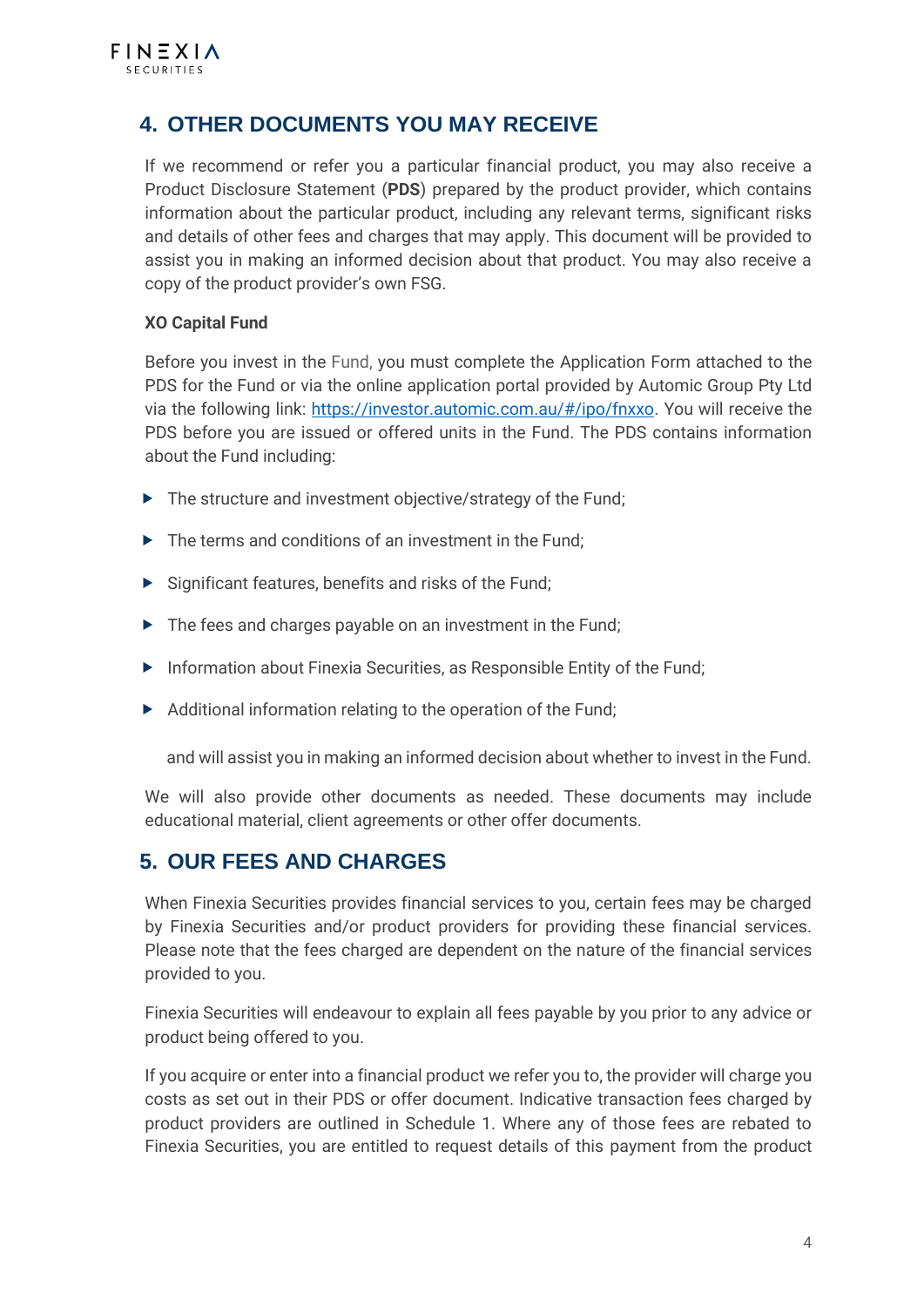

provider or us. You can request further particulars of remuneration, fees and commissions we receive by using the contact details provided above.

#### **XO Capital Fund**

As Responsible Entity, Finexia Securities receives the following fees:

- **Annual Management Fee** 1.10% per annum (including GST) calculated based on the gross asset value of the trust for managing your investments in the Fund, calculated daily, and paid monthly.
- ▶ Loan Management Fee up to 1.50% (excluding GST) of the total loan facility (minimum AUD150,000 plus GST per annum excluding GST), paid annually and due on drawdown of the loan facility.

#### **Adviser Fees**

Finexia Securities will charge an Adviser Fee in relation to any securities products which you acquire with our assistance. The Adviser Fee will be negotiated with you and disclosed to you prior to the issuance of the securities product. Your consent for Finexia Securities to receive this Adviser Fee will be obtained prior to you acquiring the securities product.

#### **Employee Remuneration**

Our advisers and representatives will be remunerated based on a variety of performance criteria.

## **6. DISCLOSURE OF ANY RELEVANT CONFLICTS OF INTEREST**

Finexia Securities may have an interest, relationship or arrangement that is material in relation to the general financial product advice it provides you. You can request further particulars of remuneration, fees and commissions we receive by using the contact details provided above.

Employees of Finexia do not receive specific payments or commissions for giving general advice in relation to a financial product. Finexia charges an Adviser Fee, subject to your consent, for any securities products which you acquire with our assistance. Please refer to section 5 above.

#### **XO Capital Fund**

Finexia has appointed Finexia Funds Management Pty Ltd, a related party, to act as the Investment Manager. The fees of the Investment Manager are met by Finexia from the loan management fees it receives and therefore do not represent an additional cost to the Fund. From time-to-time other service providers may be appointed in respect of the Fund. The key risk with related party transactions is usually that, because of the relationship, an entity may fail to sufficiently monitor and review the service provider's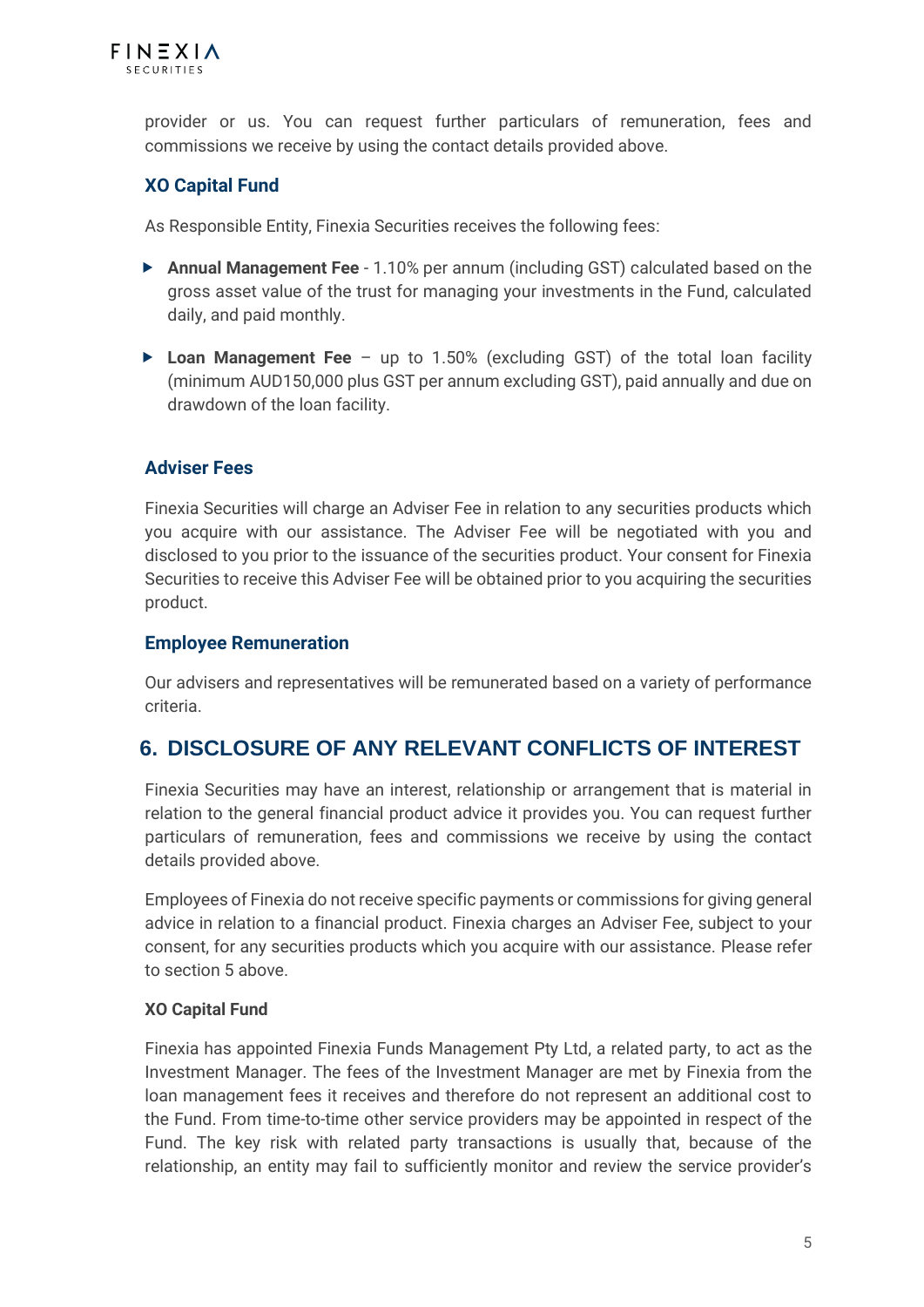

performance and compliance with its obligations to the detriment of investors. Finexia has a process relating to conflicts of interest and related party transactions and manages the arrangements in accordance with its policies.

Finexia and Finexia Funds Management Pty Ltd may from time-to-time face conflicts between its duties to the Fund as Responsible Entity and Investment Manager respectively, its duties to other funds that it manages, its duties to its clients and its own interests. The Responsible Entity and the Investment Manager will manage any conflicts in accordance with its conflicts of interest policy if relevant, the Constitution of the Fund, ASIC policy and the applicable legislation.

The Responsible Entity and the Investment Manager may from time-to-time enter into transactions on behalf of the Fund with related entities. All transactions will be affected at market rates or at no charge. Related parties of the Responsible Entity and Investment Manager may provide financial assistance to the Fund from time to time. Any such finance will be on commercial arm's length terms.

Please refer to the XO Capital Fund PDS for more information about specific conflicts of interests in relation to the operation of the Fund.

## **7. MAKING A COMPLAINT**

We have an internal dispute resolution process in place to resolve any complaints or concerns you may have. Any complaints or concerns should be made in writing and directed to our Complaints Officer using the details below.

| To:        | <b>Complaints Officer</b><br><b>Finexia Securities Limited</b> |
|------------|----------------------------------------------------------------|
| By mail:   | PO Box 8227<br>Gold Coast MC OLD 9726                          |
| Telephone: | 1300 886 103                                                   |
| Email:     | info@finexia.com.au                                            |

The Complaints Officer will investigate your complaint and provide a final written response to you no later than thirty (30) calendar days after receipt of your complaint. If the matter is complex and a longer period of time is required, Finexia Securities will notify you.

If your complaint cannot be resolved to your satisfaction after this process, you have the right to lodge a complaint with the Australian Financial Complaints Authority (AFCA):

| To: | <b>Australian Financial Complaints Authority</b><br>GPO Box 3, Melbourne VIC 3001 |          | info@afca.org.au |
|-----|-----------------------------------------------------------------------------------|----------|------------------|
|     |                                                                                   | Website: | www.afca.org.au  |
|     | Telephone: 1800 931 678                                                           |          |                  |

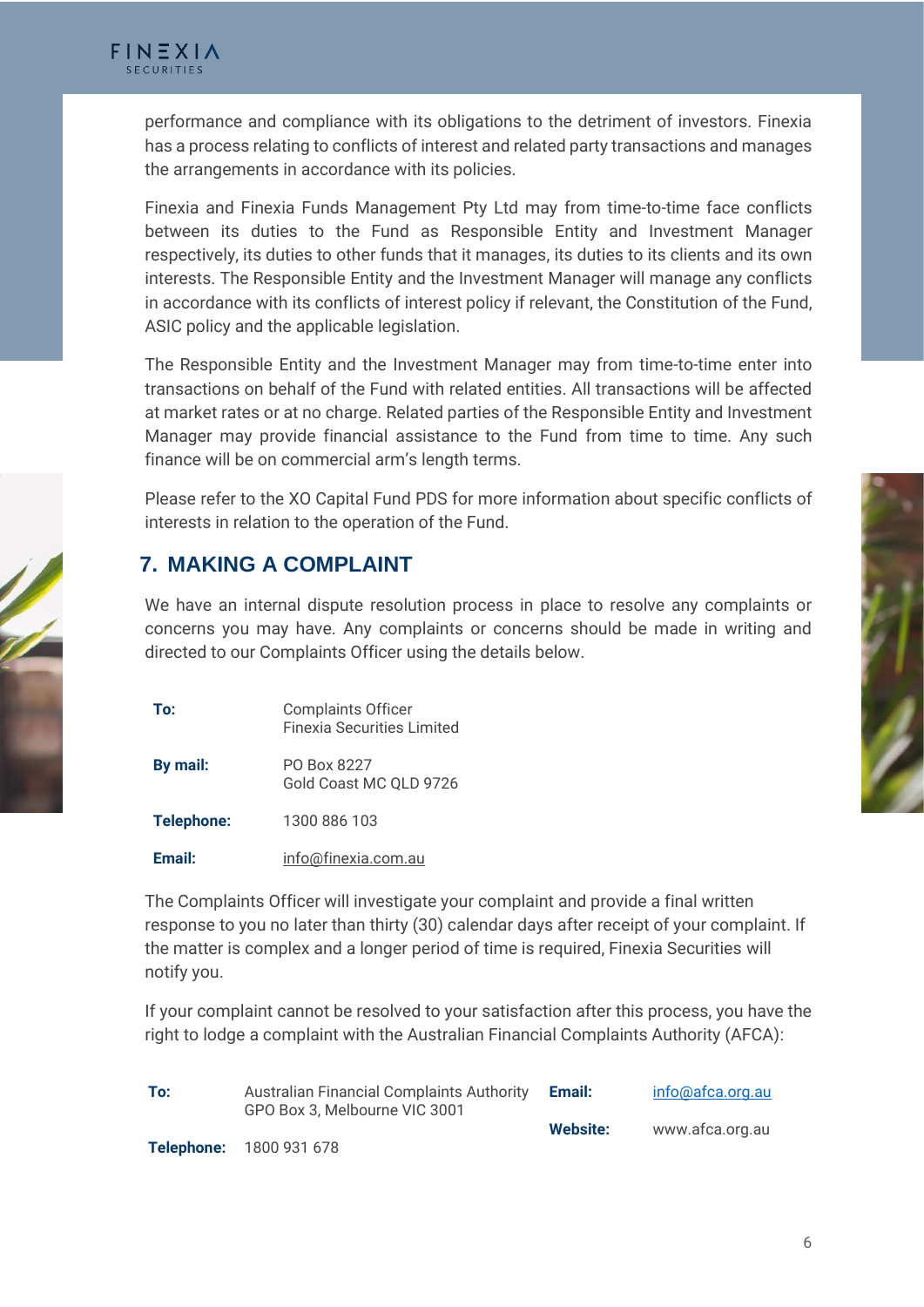

AFCA is the approved external dispute resolution scheme of which Finexia Securities is a member (Number: 37055).

You may also contact the ASIC info line on 1300 300 630.

## **8. COMPENSATION ARRANGEMENTS**

We have professional indemnity insurance in place that complies with section 912B of the Corporations Act and ASIC Regulatory Guide 126. In particular our professional indemnity insurance, subject to its terms and conditions, provides indemnity for Finexia Securities and our representatives and employees in respect of our authorisations and obligations under our AFSL.

## **9. OUR PRIVACY POLICY**

Depending on the type of service being provided, we may ask you to provide certain personal information, either in writing or verbally. We may also ask you to present identification documents and we will retain copies of this information. The Application Form requires personal information to be provided.

Both the Fund, any service providers and we may collect, hold and use your personal information in order to assess your application, service your needs as an investor, provide facilities to you, to the Responsible Entity and to the Fund and for other purposes permitted under the Privacy Act and other legislation, such as the anti-money laundering and counter terrorism financing (AML/CTF) laws.

We are committed to protecting your privacy in compliance with the Privacy Act and Australian Privacy Principles. The information you provide to us will primarily be used for providing our services to you and for complying with certain laws and regulations. We have systems and processes in place which safeguard against the unauthorised use or disclosure of your personal information.

Please contact us if you have any concerns or if you would like to receive a copy of our privacy statement. Our privacy statement is also on our website.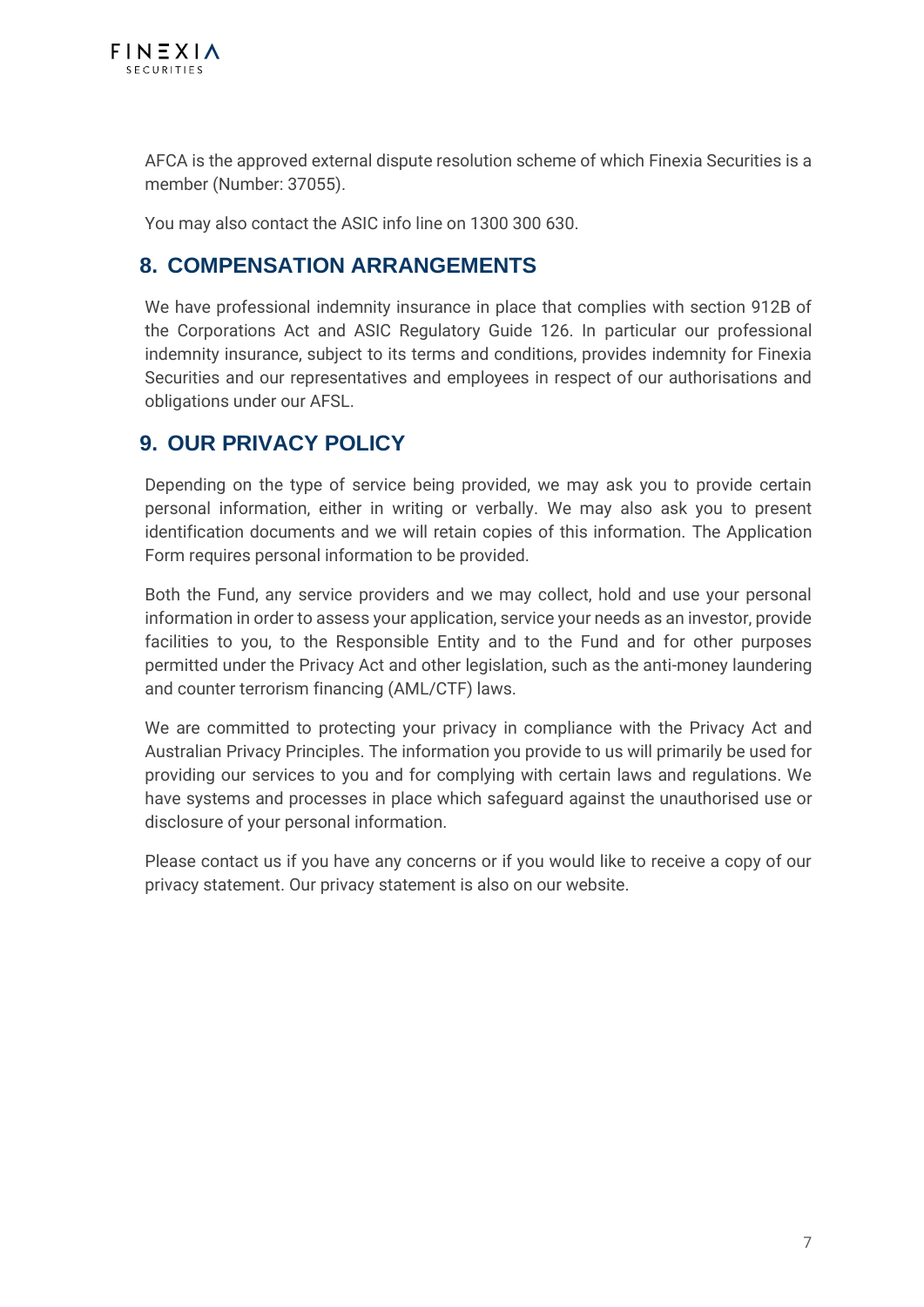## **SCHEDULE 1**

| Transaction Fees - Finexia Securities Limited                    |                                                                                                                                                                                                                                                           |  |  |
|------------------------------------------------------------------|-----------------------------------------------------------------------------------------------------------------------------------------------------------------------------------------------------------------------------------------------------------|--|--|
| <b>Type of Product</b>                                           | <b>Maximum Fee</b>                                                                                                                                                                                                                                        |  |  |
| <b>Securities and Warrants</b>                                   | Per transaction up to \$220 or 2.2% (including GST) of the<br>transaction value (whichever is greater). Please note that<br>this will be included in fees charged to you by the broker<br>and rebated to Finexia Securities.                              |  |  |
| <b>Exchange Traded Options</b>                                   | Per transaction fee of \$220 (including GST) of up to 40<br>options contracts and \$2.20 (including GST) per contract<br>thereafter. Please note that this will be included in fees<br>charged to you by the broker and rebated to Finexia<br>Securities. |  |  |
| <b>Expert Adviser Automated</b><br><b>Trading (Algo Trading)</b> | Annual Subscription Fee: \$600.00 + GST p.a.                                                                                                                                                                                                              |  |  |
| <b>EA Performance Fee</b>                                        | 20% + GST p.a. (as measured by previous high-water<br>mark).<br>Calculated annually and paid monthly.                                                                                                                                                     |  |  |
| <b>FX Trading</b>                                                | A\$7.00 per lot (\$100,000) traded.                                                                                                                                                                                                                       |  |  |
|                                                                  |                                                                                                                                                                                                                                                           |  |  |

| Fees – XO Capital Fund (ARSN: 645 338 067) |                                                                                                                                                                         |  |  |
|--------------------------------------------|-------------------------------------------------------------------------------------------------------------------------------------------------------------------------|--|--|
| <b>Annual Management fee</b>               | 1.10% including GST p.a.<br>Calculated based on the gross asset value of the trust for<br>managing your investments in the Fund, calculated daily,<br>and paid monthly. |  |  |
| Loan Management Fee                        | Up to 1.50% (excluding GST)<br>Of the total loan facility (minimum of \$150,000 excluding<br>GST p.a.), paid annually and due on drawdown of the loan<br>facility.      |  |  |